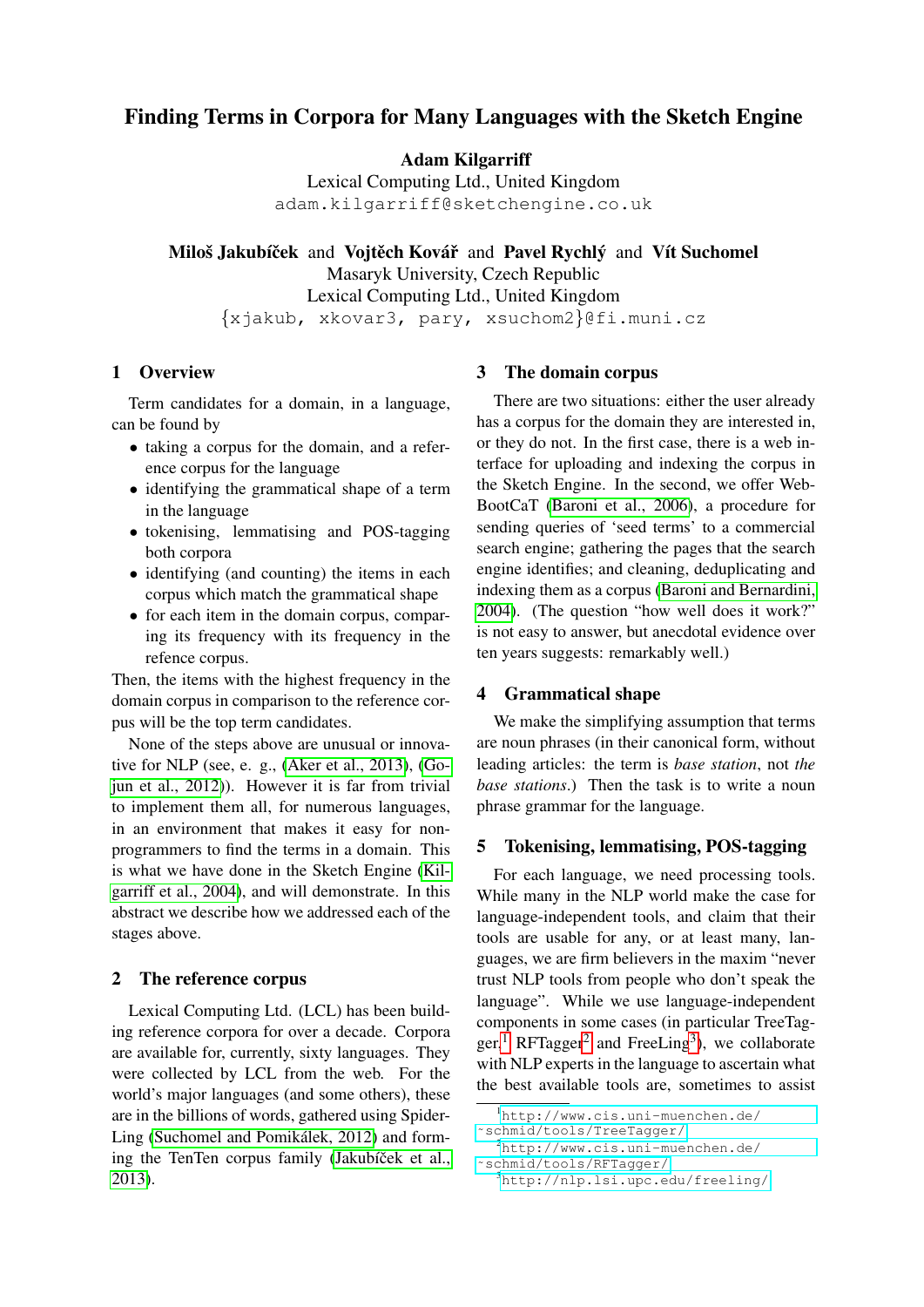in obtaining and customising them, and to verify that they are producing good quality output. In most cases these collaborators are also the people who have written the sketch grammar and the term grammar for the language.[4](#page-1-0)

## 6 Identifying and counting candidates

Within the Sketch Engine we already have machinery for shallow parsing, based on a 'Sketch Grammar' of regular expressions over part-ofspeech tags, written in CQL (Corpus Query Language, an extended version of the formalism developed in Stuttgart in the 1990s [\(Schulze and](#page-3-7) [Christ, 1996\)](#page-3-7)). Our implementation is mature, stable and fast, processing million-word corpora in seconds and billion-word corpora in a few hours.

The machinery has most often been used to find  $\leq$ grammatical-relation, word1, word2 $>$  triples for lexicography and related research. It was straightforward to modify it to find, and count, the items having the appropriate shape for a term.

## 7 Comparing frequencies

The challenge of identifying the best candidate terms for the domain, given their frequency in the domain corpus and the reference corpus, is a variant on the challenge of finding the keywords in a corpus. As argued in [\(Kilgarriff, 2009\)](#page-3-8), a good method is simply to take the ratio of the normalised frequency of the term in the domain corpus to its normalised frequency in a reference corpus. Before taking the ratio, we add a constant, the 'simple maths parameter', firstly, to address the case where the candidate is absent in the reference corpus (and we cannot divide by zero), and secondly, because there is no one right answer: depending on the user needs and on the nature of the corpora, the constant can be raised to give a list with more higher-frequency candidates, or lowered to give more emphasis to lower-frequency items.

Candidate terms are then presented to the user in a sorted list, with the best candidates – those with the highest domain:reference ratio – at the top. Each item in the list is clickable: the user can click to see a concordance for the term, in either the domain or the reference corpus.

<span id="page-1-2"></span>

| Term   | Frequency | Freg/mill | Score  |
|--------|-----------|-----------|--------|
| 移動局    | 1374      | 2512.5    | 2442.6 |
| 基地局    | 2324      | 4249.6    | 2048.5 |
| 無線基地局  | 1025      | 1874.3    | 1787.7 |
| 移動端末   | 702       | 1283.7    | 1284.7 |
| 無線端末   | 477       | 872.2     | 865.4  |
| 無線リソース | 430       | 786.3     | 780.3  |
| 通信端末   | 435       | 795.4     | 716.2  |
| 制御部    | 379       | 693.0     | 656.0  |
| 送信部    | 337       | 616.2     | 602.8  |
| 送信電力   | 326       | 596.1     | 574.7  |
| 無線通信   | 439       | 802.7     | 569.2  |
| 無線通信端末 | 304       | 555.9     | 556.9  |
| 識別情報   | 309       | 565.0     | 539.6  |
| 制御情報   | 298       | 544.9     | 528.0  |
| ハンドオーバ | 270       | 493.7     | 492.7  |

Figure 2: Term finding results for Japanese, WIPO format.

#### 8 Current status

Languages currently covered by the terminology finding system are sumarized in Table [1.](#page-1-1)

<span id="page-1-1"></span>

| Language      | <b>POS</b> tagger   | Ref. corpus |
|---------------|---------------------|-------------|
| Chinese simp. | <b>Stanford NLP</b> | zhTenTen11  |
| Chinese trad. | <b>Stanford NLP</b> | zhTenTen11  |
| English       | TreeTagger          | enTenTen08  |
| French        | TreeTagger          | frTenTen12  |
| German        | RFTagger            | deTenTen10  |
| Japanese      | MeCab+Comainu       | jpTenTen11  |
| Korean        | HanNanum            | koTenTen12  |
| Portuguese    | Freeling            | ptTenTen11  |
| Russian       | RFTagger            | ruTenTen11  |
| Spanish       | Freeling            | esTenTen11  |

Table 1: Terminology support for languages in Sketch Engine in January 2014. POS tagger is mentioned as an important part of the corpus processing chain. The last column shows the corresponding default reference corpus.

The display of term finding results is shown in Figure [1](#page-2-0) for English, for a bootcatted climatechange corpus. Figure [2](#page-1-2) shows a result set for Japanese in the mobile telecommunications domain, prepared for the first users of the systemm, the World Intellectual Property Organisation (WIPO), using their patents data, with their preferred display format.

The user can modify various extraction related options: Keyword reference corpus, term reference corpus, simple maths parameter, word length and other word properties, number of top results to display. The form is shown in Figure [3.](#page-2-1)

## 9 Current challenges

#### 9.1 Canonical form: lemmas and word forms

In English one (almost) always wants to present each word in the term candidate in its canonical,

<span id="page-1-0"></span><sup>4</sup>Collaborators are typically credited on the 'info' page for a reference corpus on the Sketch Engine website. The collaborations are also often agreeable and fruitful in research terms, resulting in many joint publications.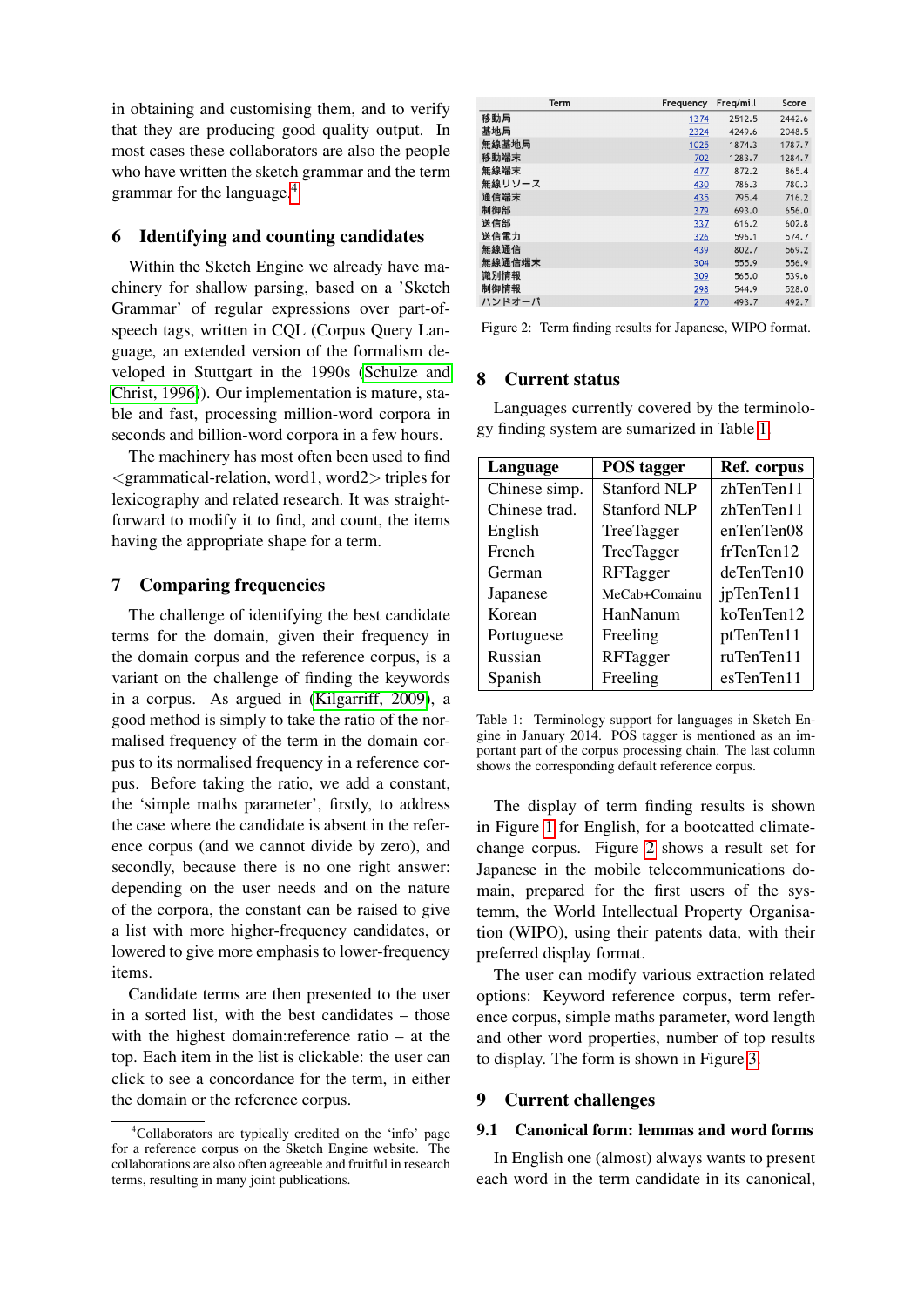<span id="page-2-0"></span>

Figure 1: Term finding result in the Sketch Engine – keywords on the left, multiword terms on the right. The values in parentheses represent keyness score and frequency in the focus corpus. The green coloured candidates were used in a WebBootCaT run to build the corpus. The tickboxes are for specifying seed terms for iterating the corpus-building process.

<span id="page-2-1"></span>

| Reference corpus     | enTenTen08                                                                                                                                       |
|----------------------|--------------------------------------------------------------------------------------------------------------------------------------------------|
|                      | This field contains all available reference corpora for English.<br>If it is empty, you will not be able to perform the keywords<br>extraction   |
| Corpus attribute     | $\overline{\phantom{a}}$                                                                                                                         |
|                      | The corpus attribute to be used for keyword extraction.                                                                                          |
| Simple maths param N | 100                                                                                                                                              |
|                      | Increasing the value adds higher-frequency words to the list<br>of extracted keywords. More about simple maths.                                  |
| Exclude stop words   |                                                                                                                                                  |
|                      | Exclude stop words for English.                                                                                                                  |
| Alphanumeric         | г                                                                                                                                                |
|                      | Only words which consist of alphanumeric characters.                                                                                             |
| One alphabetic       | <del>⊽</del>                                                                                                                                     |
|                      | Only words which contain at least one alphabetic character.                                                                                      |
| Min length           | 3                                                                                                                                                |
|                      | Minimal word length.                                                                                                                             |
| Min frequency        | 1                                                                                                                                                |
|                      | Minimal word frequency (in this corpus).                                                                                                         |
| Max keywords         | 100                                                                                                                                              |
|                      | Maximal number of keywords to be extracted.                                                                                                      |
|                      | Terms reference corpus enTenTen12 [sample 40M] with term grammar                                                                                 |
|                      | This field contains all available terms reference corpora in<br>English. If it is empty, you will not be able to perform the<br>term extraction. |
| Max terms            | 50                                                                                                                                               |
|                      | Maximal number of terms to be extracted.                                                                                                         |

Figure 3: Term finding settings form

dictionary form. But in French one does not. The top term candidate in one of our first experiments, using a French volcanoes corpus, was *nuée ardente*. The problem here is that *ardente* is the feminine form of the adjective, as required by the fact that *nuée* is a feminine noun. Simply taking the canonical form of each word (masculine singular, for adjectives) would flout the rule of adjective-noun gender agreement. A gender respecting lemma turns out necessary in such cases.

Noun lemmas beginning with a capital letter and gender respecting ending of adjectives had to be dealt with to correctly extract German phrases.

In most of the languages we have been working on, there are also some terms which should be given in the plural: an English example is *current affairs*. This is a familiar lexicographic puzzle: for some words, there are distinct meanings limited to some part or parts of the paradigm, and this needs noting. We are currently exploring options for this.

#### 9.2 Versions of processing chains

If the version of the tools used for the reference corpus is not identical to the version used on the